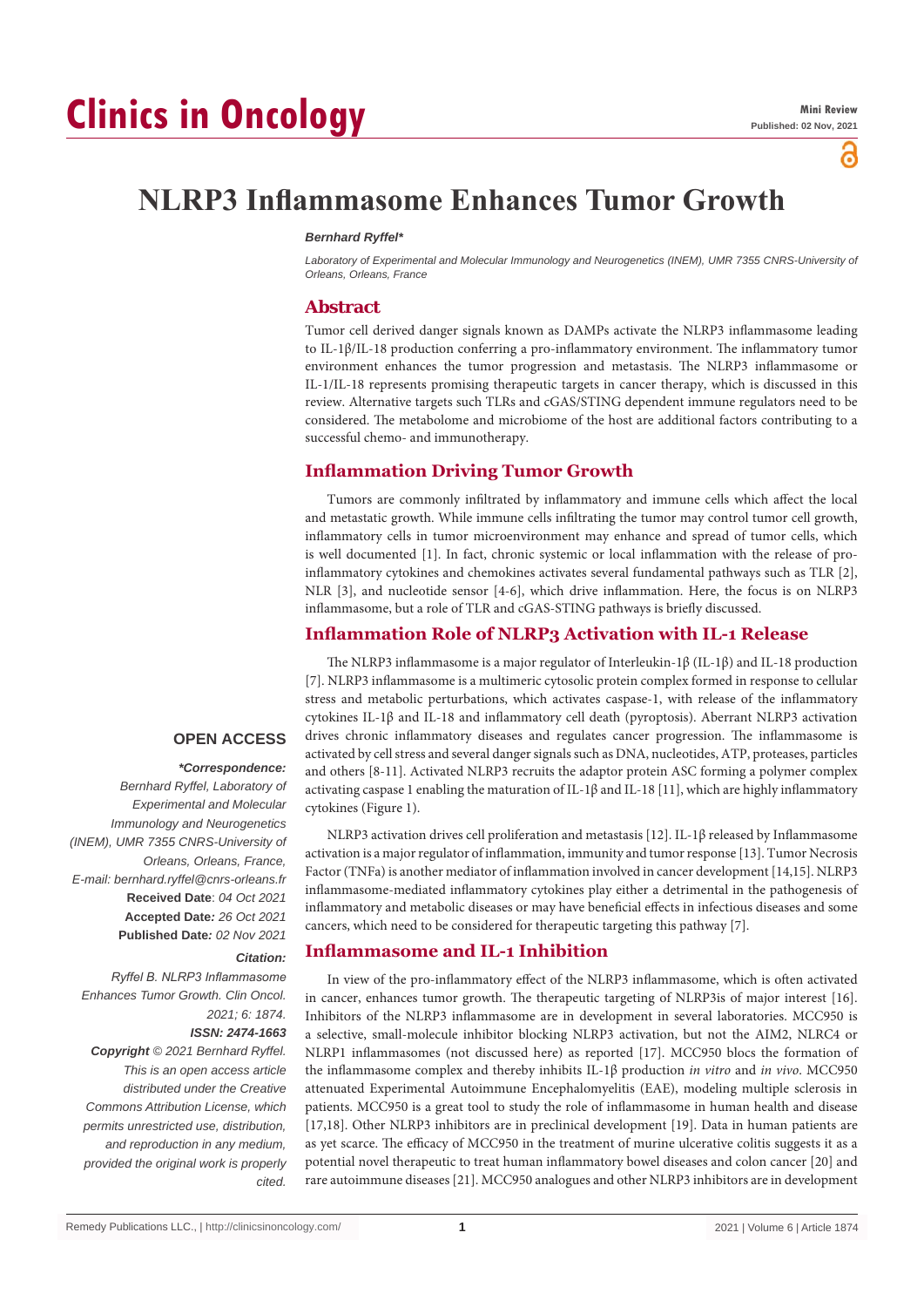and are under evaluation. Furthermore, a small-molecule P2RX7 agonist activated inflammasome and promoted antitumor immune responses and sensitize lung tumor to immunotherapy with improved survival of mice. Mechanistically, activation of P2RX7 lead to increased NLRP3-dependent production of IL-18 activating NK and CD4+ T cells to produce IFN-γ increase tumor immunogenicity. Activation of P2RX7 combined with αPD-1 immune checkpoint inhibitor allowed tumor regression, followed by a robust immunological memory response [22].

Based on the fact that IL-1β driving inflammation and tumor growth [15,23,24], it is expected that blocking the natural IL-1 receptor antagonist, IL-1ra/Anakinra, or neutralizing IL-1β antibodies likely have a place in tumor therapy [25].

A recent report demonstrates that Metformin, used to treat diabetes and cancer, inhibits macrophage ATP dependent mitochondrial DNA synthesis and thereby blunts NLRP3 activation revealing a new mechanism of action for Metformin to inhibit inflammation, which may also explain its beneficial effect in tumor therapy [26]. Several other inflammasome inhibitors will emerge in view of the novel targetable pathway in oncology.

Therefore, the inhibition of the inflammasome and IL-1R activation represent important therapeutic approaches to follow in the future.

## **Cancer Chemotherapy and NLRP3 Activation**

Chemotherapy and radiotherapy are the first therapeutic choice to kill tumor cells and reduce tumor growth, which are not reviewed here. However, recent studies revealed that the chemotherapeutic agents' gemcitabine and 5-fluorouracil unexpectedly activated the inflammasome, promoting tumor growth [27]. NLRP3 activated in Myeloid-Derived Suppressor Cells (MDSCs) triggering IL-1β secretion via lysosomal release of cathepsin- B activating caspase-1. MDSC-derived IL-1β induced secretion of Th17 cells, which blunts the anticancer efficacy of the chemotherapy. Therefore, activation of the NLRP3 inflammasome in MDSCs may limit the antitumor efficacy of chemotherapeutic agents.

Neutrophils play a role as recently demonstrate that the phosphatase oncoprotein PPM1D/Wip1 is a negative regulator of p53 and its over expression in several human solid tumors is associated with poor prognosis. Mice deficient for Ppm1d have abundant neutrophils and reduced growth of syngeneic murine melanoma or lung carcinoma. Chemical inhibition of Wip1 in human or mouse neutrophils enhances the anti-tumor effect, p53-dependent expression of co-stimulatory ligands and proliferation of co-cultured cytotoxic T cells. Thus, inhibition of Wip1 in neutrophils enhances immune anti-tumor responses and represents a new therapeutic target [28]. Further, accumulation of β2 m in macrophages associated with human multiple myeloma leads β-fibrils formation lysosomal rupture, inflammasome activation and IL-1β and IL-18 secretion. Inhibition of NLRP3 with MCC950 reduces multiple myeloma in the murine model [29].

Beyond myeloid cells, T cells and adaptive immunity are critical to prevent tumor progression. We showed that NLRP3 is transcription factor driving a protective Th2 response [30]. Importantly, T cell differentiation into the different subsets of T cells, such as Th1, Th2, Th9, and Th17 depends on the cytokine tumor environment, chemotherapy and tumor cell properties [31,32]. In addition to myeloid cells, neutrophils and T cells, innate lymphocyte emerged to contribute to the tumor immune response [33].

Furthermore, tumor antigen-specific T-cell immunity that involves the danger signals High-Mobility-Group Box 1 (HMGB1), an alarmin protein secreted by dying tumor cells activating the Tolllike receptor 4. During chemotherapy or radiotherapy, dendritic cells require signaling through TLR4/MyD88 for efficient processing and cross-presentation of antigens from dying tumor cells. Importantly, the therapeutic effect of chemotherapy is reduced in TLR4 and



Figure 1: Schematic diagram illustrating the specific cascade and signaling pathway in LPS-primed macrophages stimulated with MSU, silica or alum salt crystals. LPA priming induces transcription of pro-IL-1β gene and other genes in the nucleus upon activation of the transcription factor NFkB and subsequent production of pro-IL1β protein in the cytosol (1). Particle internalization (2), fusion to lysosome (3) and further phagolysosome destabilization may lead to cathepsin leakage (4) which precedes pannexin/connexin (Panx/Conx) hemichannel and purinergic signaling-dependent intracellular ATP release (5). Extracellular ATP may act through P2X7 receptor to amplify ATP release in a P2X7 receptor-dependent way (6). ATP, UTP or their derived degradation products such as ADP, UDP, and adenosine. generated by ecto-endonucleases, may act through an autocrine loop on other purinergic receptor P2X, P2Y, and/or P1 receptor (7) leading to NLR3 receptor activation (8). This allows inflammasome complex formation and maturation of pro- IL-1β to IL-1β production (9) and IL-1β secretion (10).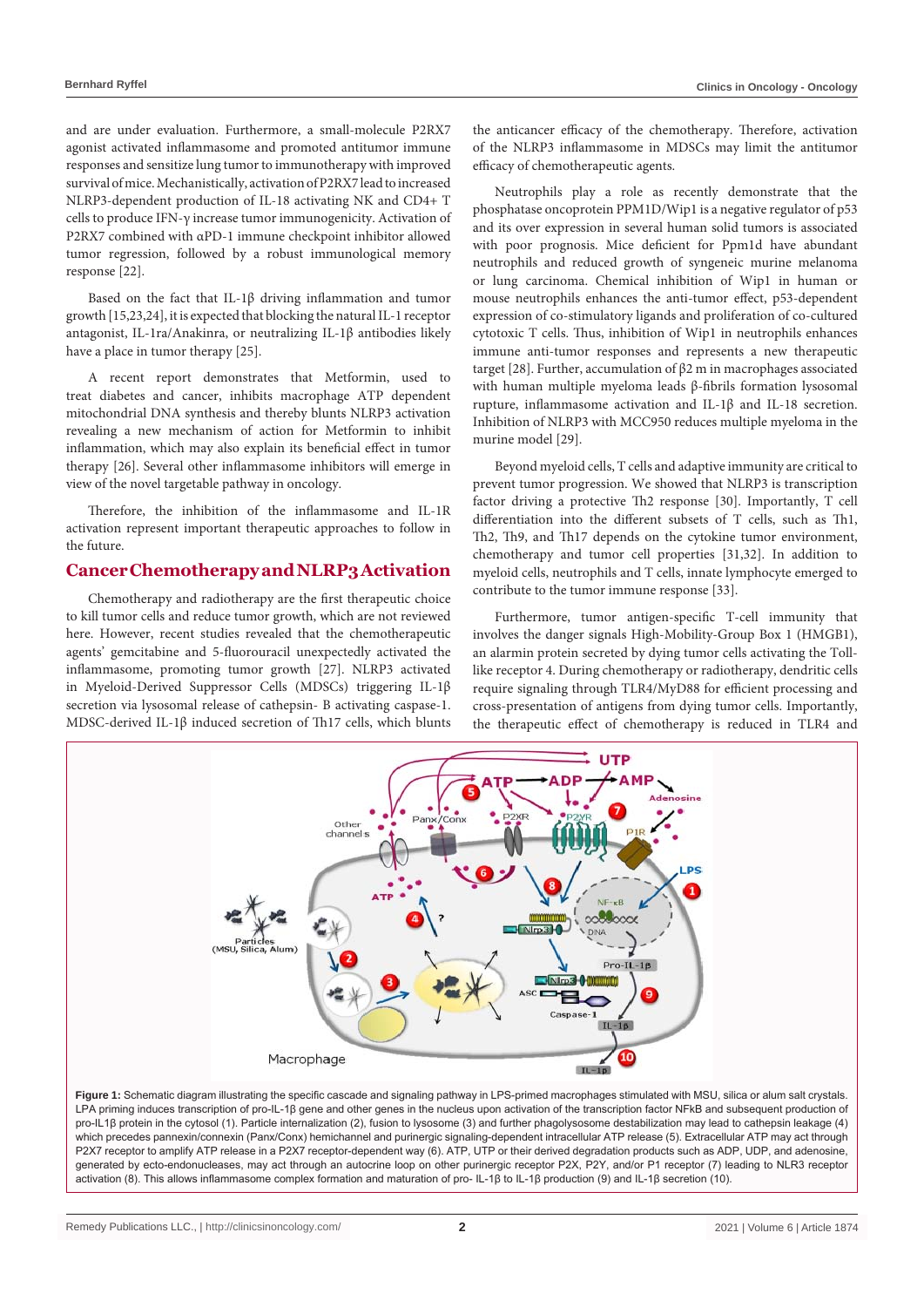MyD88 deficient mice, and breast cancer patients carrying a TLR4 loss-of-function allele. Thus, the results delineate a clinically relevant immune-adjuvant pathway triggered by tumor cell death is mediated by TLR-4 [34].

#### **Microbiome and Cancer**

The microbiota plays an important role in the host immune response. Tumor growth and intense tumor therapy may cause changes in the composition of the intestinal microbiota known as dysbiosis [35,36], which is involved in the immune response, but also affects the composition of the tumor environment and the response to therapy. The anti-cancer effect of cyclophosphamide is profoundly modulated by the microbiota and the therapeutic effect [37]. Furthermore, gut microbiota enhanced the effect of PD-1 based immunotherapy of epithelial tumors in patients. The transfer of fecal microbiota transplantation or transfer of *A. mucinophila* restored the efficacy of PD-1 blockade in mouse tumors [38]. The role of the microbiome in human cancer is a field of intense research [39].

## **Other Pathways -Toll-Like Receptor (TLR) and cGAS-STING Activation as Therapeutic Targets**

We showed that DNA and other DAMPS activate the TLR pathway leading IL-1/NFkB activation and inflammation [8,40]. Recently, DNA sensing cGAS-STING pathway leading to type I interferon dependent inflammation and T cell activation was discovered as an important pathway of inflammation [41-43]. Recent developments revealed that both the TLR and the cGAS-STING are therapeutic targets [15], which need to be explored further.

In conclusion, Tumor derived DAMPS activate the NLRP3 inflammasome leading to IL-1/IL-18 secretion rendering a proinflammatory environment, which alters tumor progression and enhances metastasis. Inflammasome NLRP3 or IL-1/IL-18 inhibition of inflammation identifies promising therapeutic approaches in cancer therapy. However, additional targets such TLRs and cGAS/ STING dependent immune regulators, the microbiome and metabolome of the host are factors to be considered for a successful chemo- and immunotherapy.

#### **Acknowledgment**

The contribution of the team at INEM and Art immune is highly appreciated.

## **Funding Support**

Support by the Centre National de la Recherche Scientifique, the University of Orleans, The Region Centre Val de Loire (2003- 00085470), the Conseil Général du Loiret and European Regional Development Fund (FEDER No. 2016-00110366 and EX005756).

#### **References**

- 1. [Stroncek DF, Butterfield LH, Cannarile MA, Dhodapkar MV, Greten](https://jitc.biomedcentral.com/articles/10.1186/s40425-017-0223-8)  [TF, Grivel JC, et al. Systematic evaluation of immune regulation and](https://jitc.biomedcentral.com/articles/10.1186/s40425-017-0223-8)  [modulation. J Immunother Cancer. 2017;5:21.](https://jitc.biomedcentral.com/articles/10.1186/s40425-017-0223-8)
- 2. [Takeda K, Kaisho T, Akira S. Toll-like receptors. Annu Rev Immunol.](https://pubmed.ncbi.nlm.nih.gov/12524386/)  [2003;21:335-76.](https://pubmed.ncbi.nlm.nih.gov/12524386/)
- 3. [Latz E, Xiao TS, Stutz A. Activation and regulation of the inflammasomes.](https://pubmed.ncbi.nlm.nih.gov/23702978/)  [Nat Rev Immunol. 2013;13\(6\):397-411.](https://pubmed.ncbi.nlm.nih.gov/23702978/)
- 4. [Ablasser A. A billion-year-old mechanism of innate immunity uncovered.](https://pubmed.ncbi.nlm.nih.gov/34580458/)  [Nat Rev Immunol. 2021;21\(10\):620.](https://pubmed.ncbi.nlm.nih.gov/34580458/)
- 5. [Decout A, Katz JD, Venkatraman S, Ablasser A. The cGAS-STING](https://pubmed.ncbi.nlm.nih.gov/33833439/)  [pathway as a therapeutic target in inflammatory diseases. Nat Rev](https://pubmed.ncbi.nlm.nih.gov/33833439/)  [Immunol. 2021;21\(9\):548-69.](https://pubmed.ncbi.nlm.nih.gov/33833439/)
- 6. [Nandakumar R, Tschismarov R, Meissner F, Prabakaran T, Krissanaprasit](https://pubmed.ncbi.nlm.nih.gov/30804548/)  [A, Farahani E, et al. Intracellular bacteria engage a STING-TBK1-MVB12b](https://pubmed.ncbi.nlm.nih.gov/30804548/)  [pathway to enable paracrine cGAS-STING signalling. Nat Microbiol.](https://pubmed.ncbi.nlm.nih.gov/30804548/)  [2019;4\(4\):701-13.](https://pubmed.ncbi.nlm.nih.gov/30804548/)
- 7. [Sharma BR, Kanneganti TD. NLRP3 inflammasome in cancer and](https://europepmc.org/article/med/33707781)  [metabolic diseases. Nat Immunol. 2021;22\(5\):550-9.](https://europepmc.org/article/med/33707781)
- 8. [Baron L, Gombault A, Fanny M, Villeret B, Savigny F, Guillou N, et al. The](https://pubmed.ncbi.nlm.nih.gov/25654762/)  [NLRP3 inflammasome is activated by nanoparticles through ATP, ADP](https://pubmed.ncbi.nlm.nih.gov/25654762/)  [and adenosine. Cell Death Dis. 2015;6\(2\):e1629.](https://pubmed.ncbi.nlm.nih.gov/25654762/)
- 9. [Gasse P, Riteau N, Charron S, Girre S, Fick L, Petrilli V, et al. Uric acid](https://pubmed.ncbi.nlm.nih.gov/19218193/)  [is a danger signal activating NALP3 inflammasome in lung injury](https://pubmed.ncbi.nlm.nih.gov/19218193/)  [inflammation and fibrosis. Am J Respir Crit Care Med. 2009;179\(10\):903-](https://pubmed.ncbi.nlm.nih.gov/19218193/) [13.](https://pubmed.ncbi.nlm.nih.gov/19218193/)
- 10. [Riteau N, Baron L, Villeret B, Guillou N, Savigny F, Ryffel B, et al. ATP](https://pubmed.ncbi.nlm.nih.gov/23059822/)  [release and purinergic signaling: a common pathway for particle-mediated](https://pubmed.ncbi.nlm.nih.gov/23059822/)  [inflammasome activation. Cell Death Dis. 2012;3\(10\):e403.](https://pubmed.ncbi.nlm.nih.gov/23059822/)
- 11. [Riteau N, Gombault A, Couillin I. Assessment of inflammasome activation](https://pubmed.ncbi.nlm.nih.gov/27221481/)  [by cytokine and danger signal detection. Methods Mol Biol. 2016;1417:63-](https://pubmed.ncbi.nlm.nih.gov/27221481/) [74.](https://pubmed.ncbi.nlm.nih.gov/27221481/)
- 12. [Moossavi M, Parsamanesh N, Bahrami A, Atkin SL, Sahebkar A. Role of](https://pubmed.ncbi.nlm.nih.gov/30447690/)  [the NLRP3 inflammasome in cancer. Mol Cancer. 2018;17\(1\):158.](https://pubmed.ncbi.nlm.nih.gov/30447690/)
- 13. [Mantovani A, Dinarello CA, Molgora M, Garlanda C. Interleukin-1](https://pubmed.ncbi.nlm.nih.gov/30995499/)  [and related cytokines in the regulation of inflammation and immunity.](https://pubmed.ncbi.nlm.nih.gov/30995499/)  [Immunity. 2019;50\(4\):778-95.](https://pubmed.ncbi.nlm.nih.gov/30995499/)
- 14. [Dmitrieva OS, Shilovskiy IP, Khaitov MR, Grivennikov SI. Interleukins](https://pubmed.ncbi.nlm.nih.gov/27260388/)  [1 and 6 as main mediators of inflammation and cancer. Biochemistry](https://pubmed.ncbi.nlm.nih.gov/27260388/)  [\(Mosc\). 2016;81\(2\):80-90.](https://pubmed.ncbi.nlm.nih.gov/27260388/)
- 15. [Greten FR, Grivennikov SI. Inflammation and cancer: Triggers,](https://pubmed.ncbi.nlm.nih.gov/31315034/)  [mechanisms, and consequences. Immunity. 2019;51\(1\):27-41.](https://pubmed.ncbi.nlm.nih.gov/31315034/)
- 16. [Ghiringhelli F, Apetoh L, Tesniere A, Aymeric L, Ma Y, Ortiz C, et](https://pubmed.ncbi.nlm.nih.gov/19767732/)  [al. Activation of the NLRP3 inflammasome in dendritic cells induces](https://pubmed.ncbi.nlm.nih.gov/19767732/)  [IL-1beta-dependent adaptive immunity against tumors. Nat Med.](https://pubmed.ncbi.nlm.nih.gov/19767732/)  [2009;15\(10\):1170-8.](https://pubmed.ncbi.nlm.nih.gov/19767732/)
- 17. [Coll RC, Robertson AA, Chae JJ, Higgins SC, Munoz-Planillo R, Inserra](https://pubmed.ncbi.nlm.nih.gov/25686105/)  [MC, et al. A small-molecule inhibitor of the NLRP3 inflammasome for the](https://pubmed.ncbi.nlm.nih.gov/25686105/)  [treatment of inflammatory diseases. Nat Med. 2015;21\(3\):248-55.](https://pubmed.ncbi.nlm.nih.gov/25686105/)
- 18. [Coll RC, Hill JR, Day CJ, Zamoshnikova A, Boucher D, Massey NL,](https://pubmed.ncbi.nlm.nih.gov/31086327/)  [et al. MCC950 directly targets the NLRP3 ATP-hydrolysis motif for](https://pubmed.ncbi.nlm.nih.gov/31086327/)  [inflammasome inhibition. Nat Chem Biol. 2019;15\(6\):556-9.](https://pubmed.ncbi.nlm.nih.gov/31086327/)
- 19. [Zahid A, Li B, Kombe AJK, Jin T, Tao J. Pharmacological inhibitors of the](https://pubmed.ncbi.nlm.nih.gov/31749805/)  [NLRP3 inflammasome. Front Immunol. 2019;10:2538.](https://pubmed.ncbi.nlm.nih.gov/31749805/)
- 20. [Perera AP, Fernando R, Shinde T, Gundamaraju R, Southam B, Sohal SS, et](https://www.nature.com/articles/s41598-018-26775-w)  [al. MCC950, a specific small molecule inhibitor of NLRP3 inflammasome](https://www.nature.com/articles/s41598-018-26775-w)  [attenuates colonic inflammation in spontaneous colitis mice. Sci Rep.](https://www.nature.com/articles/s41598-018-26775-w)  [2018;8:8618.](https://www.nature.com/articles/s41598-018-26775-w)
- 21. [Schuh E, Gross CJ, Wagner D, Schluter M, Gross O, Kumpfel T. MCC950](https://pubmed.ncbi.nlm.nih.gov/30974290/)  [blocks enhanced interleukin-1 beta production in patients with NLRP3](https://pubmed.ncbi.nlm.nih.gov/30974290/)  [low penetrance variants. Clin Immunol. 2019;203:45-52.](https://pubmed.ncbi.nlm.nih.gov/30974290/)
- 22. [Douguet L, Janho Dit Hreich S, Benzaquen J, Seguin L, Juhel T, Dezitter](https://pubmed.ncbi.nlm.nih.gov/33510147/)  [X, et al. A small-molecule P2RX7 activator promotes anti-tumor immune](https://pubmed.ncbi.nlm.nih.gov/33510147/)  [responses and sensitizes lung tumor to immunotherapy. Nat Commun.](https://pubmed.ncbi.nlm.nih.gov/33510147/)  [2021;12\(1\):653.](https://pubmed.ncbi.nlm.nih.gov/33510147/)
- 23. [Grivennikov SI, Greten FR, Karin M. Immunity, inflammation, and](https://pubmed.ncbi.nlm.nih.gov/20303878/)  [cancer. Cell. 2010;140\(6\):883-99.](https://pubmed.ncbi.nlm.nih.gov/20303878/)
- 24. [Grivennikov SI, Karin M. Inflammation and oncogenesis: A vicious](https://pubmed.ncbi.nlm.nih.gov/20036794/)